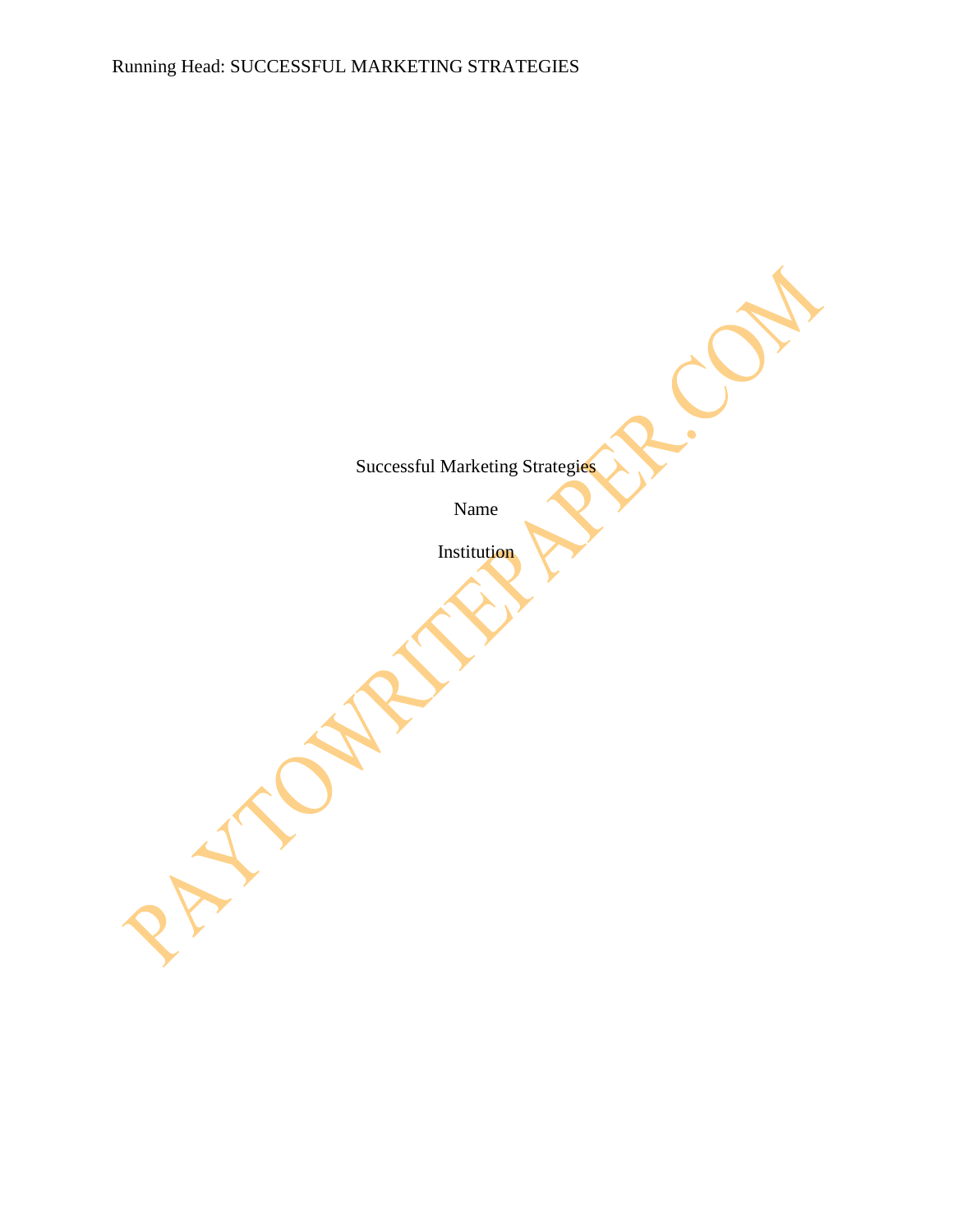## **Successful Marketing Strategies**

A marketing strategy enables an organization to develop effective ways to reach consumers and appeal to their forthcoming loyalty to the products or services being rendered by the organization. In order for marketing strategies to be successful, they have to be multidimensional, accurate and executed constantly over time. There are a number of elements that encompass successful marketing strategies. The marketing strategies place emphasis on the most ideal prospects for increasing sales revenues and going above and beyond the competition by concentrating on the strong suits of the company. It is imperative to note that the connected components of the marketing strategy form and shape the course of action undertaken by a company (Klausner, 2013).

To start with, the target market or audience should be identified. Anyone can be a prospective client for an organization. However, an organization is not capable of marketing its products or services to all and sundry. Basically, a successful marketing strategy should consider the question of who the ideal consumer is. These consumers can be defined in terms of income, age, revenues, geographical expanse etc. A successful marketing strategy also defines the products and services being marketed. For instance, if the company is offering several products, which particular ones are considered the most viable in the market? In overall, it outlines the way such products and services are packaged to the consumer (Klausner, 2013).

Another element is that a successful marketing strategy ought to outline the competition. Irrespective of the industry, the organization is bound to face some kind of competition for what it is marketing. Therefore, in this regard, a successful marketing strategy determines the competitive advantage or unique selling point of the products or services. Basically, this determines why the prospective consumer should spend his or her money with the organization's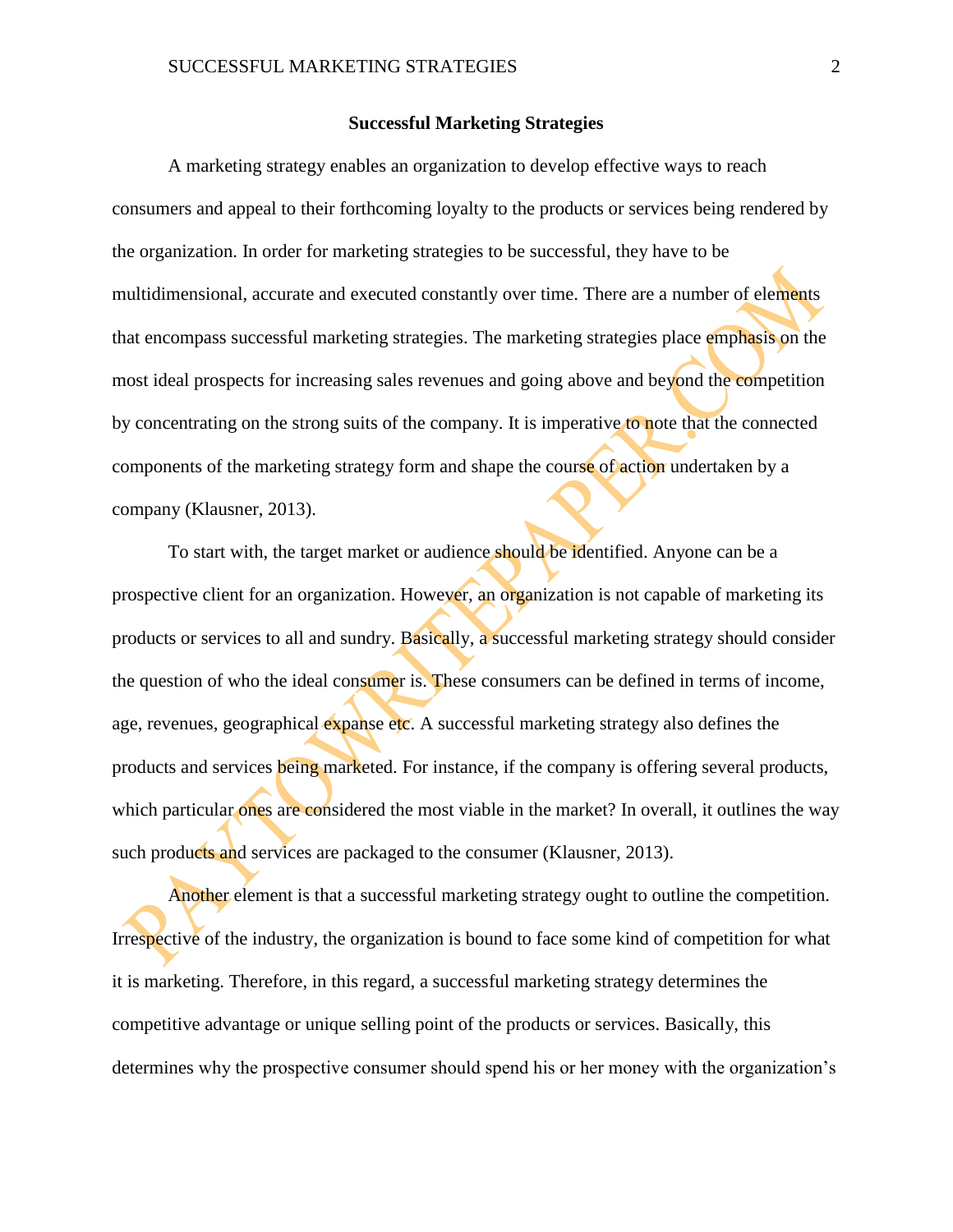## SUCCESSFUL MARKETING STRATEGIES 3

products and services, instead of others. In addition to determining competition, a successful marketing strategy also includes the analysis and evaluation of the strengths, weaknesses, opportunities and threats that the organization faces. This enables the organization to ascertain its strong suits to capitalize on, its possible weak points, the opportunities to venture on and the threats to look out for in the market (Chance, 2016).

Once these elements have been ascertained, successful marketing strategies develop awareness of the products or services being marketed. This encompasses the marketing strategy statement being conveyed by the organization. It is quite hard for a prospective client to purchase products or service if they aren't aware of their existence or are not easily able to remember them. Therefore, successful marketing strategies stay in front of the consumers consistently, in order for them to remember the product or service when such needs arise. Lastly, a successful marketing strategy should maintain focus. This permits for better and more effective utilization of time and money as they are scarce resources (Lorette, 2016).